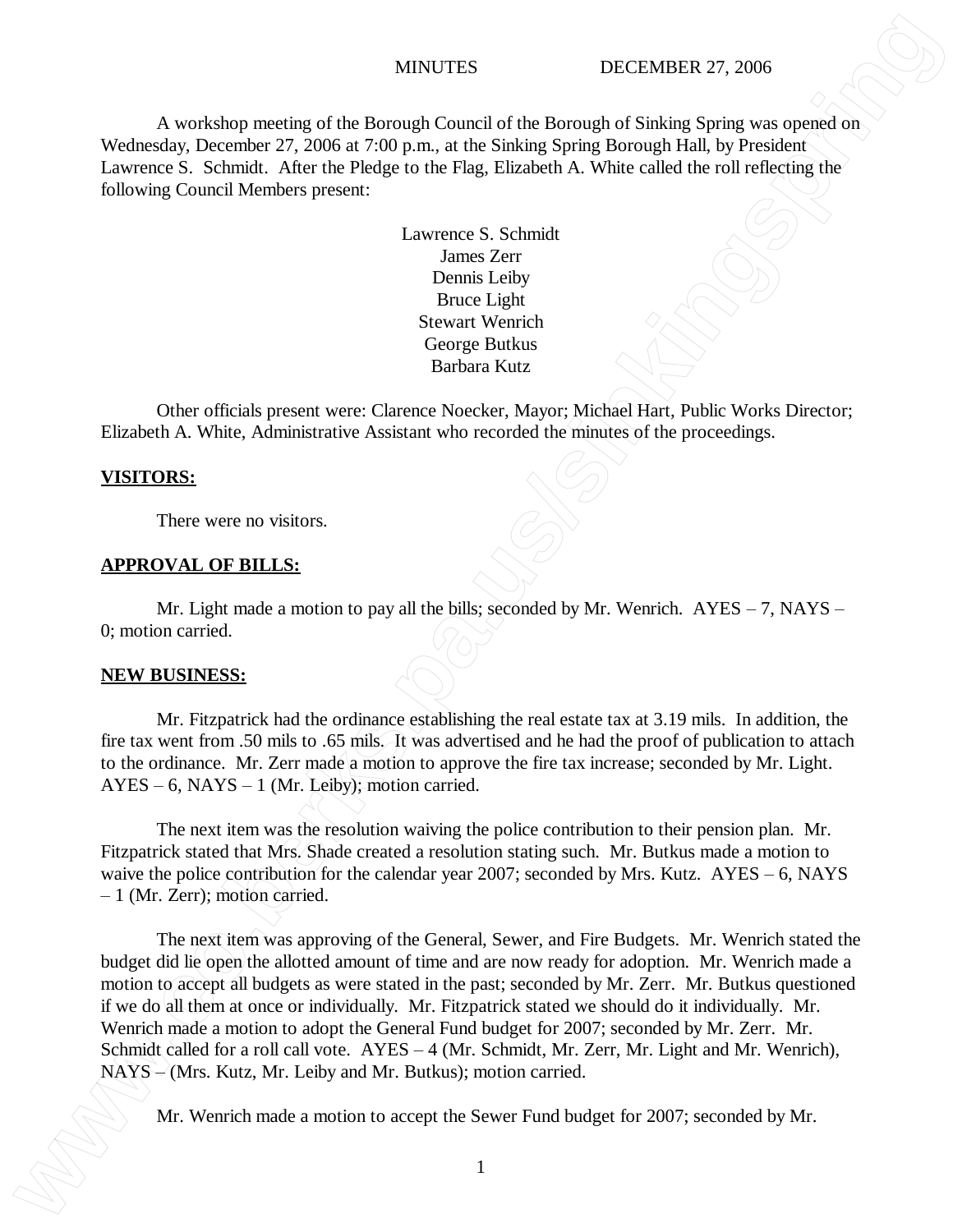# **NEW BUSINESS (cont'd):**

Butkus. Mr. Schmidt asked for a roll call vote. AYES – 7, NAYS – 0; motion carried.

Mr. Wenrich made a motion to approve the Fire budget for 2007 with the new milage being .65; seconded by Mr. Light. Mr. Schmidt called for a roll call vote.  $AYES - 6$ ,  $NAYS - 1$  (Mr. Leiby); motion carried.

The next item was the resolution for trash. The only change is to a dwelling that houses more than two (2) or more families; that property will be assessed the original \$400 plus \$100 for any units over two (2). The resolution does consolidate the way trash is being billed for easy reference. Mr. Fitzpatrick read the resolution. Mr. Zerr made a motion to accept the resolution; seconded by Mr. Light. Mr. Schmidt asked for a roll call vote.  $AYES - 5$ ,  $NAYS - 1$  (Mr. Butkus), ABSTENTION – 1 (Mr. Leiby); motion carried.

# **PUBLIC COMMENT:**

Mr. Coldren was wondering about the traffic controller at the intersection of Penn and Mull. Mr. Zerr stated the box has been delayed. It might not be here till January or February.

# **MR. BUTKUS:**

Mr. Butkus was questioning about the raises for everyone. Must it be voted on by resolution or is it just part of the budget he questioned. Mr. Fitzpatrick stated it is part of the budget.

Mr. Butkus questioned if we need to ratify the changes of signatures on the accounts. Mr. Light made a motion to change the names on the checking accounts; seconded by Mr. Zerr; AYES – 6, NAYS – 1 (Mr. Butkus); motion carried.

# **BUSINESS:**

Mr. Zerr stated there was a task force meeting on the fire companies. Each of the three (3) municipalities get to pick a "citizen at large" to serve on the task force. It would take up about two (2) years. This is for the possible merger of the fire companies. If anyone is interested, please let us know. They meet once a month.

Mr. Light stated that we have run ads, put it in the newsletter, we get the word out however 90% of the Borough still had their trash out on Wednesday as opposed to Thursday. Mrs. Kutz stated that she and only one (1) other house get the newspaper. Mr. Leiby questioned if we have thought about putting it in the Merchandiser. Mr. Zerr stated that many of the houses just have the Merchandiser piled up in front. Mr. Wenrich stated we could place it on our new Borough sign. Mr. Light stated we could put it in the Westside Weekly also. A discussion ensued. The residents need to see dates, Mrs. Kutz said. Mr. Schmidt requested we put a calendar together and send it out with the newsletter. MINUTES **SECULAR CONFURCITES**<br> **MEAN ARR ARENT STATES** CONSULTER UP AND CONSULTER THE CONSULTER THE UNITED STATES CONSULTER THE CONSULTER THE CONSULTER THE CONSULTER THE CONSULTER THE CONSULTER THE CONSULTER THE VALUE OF